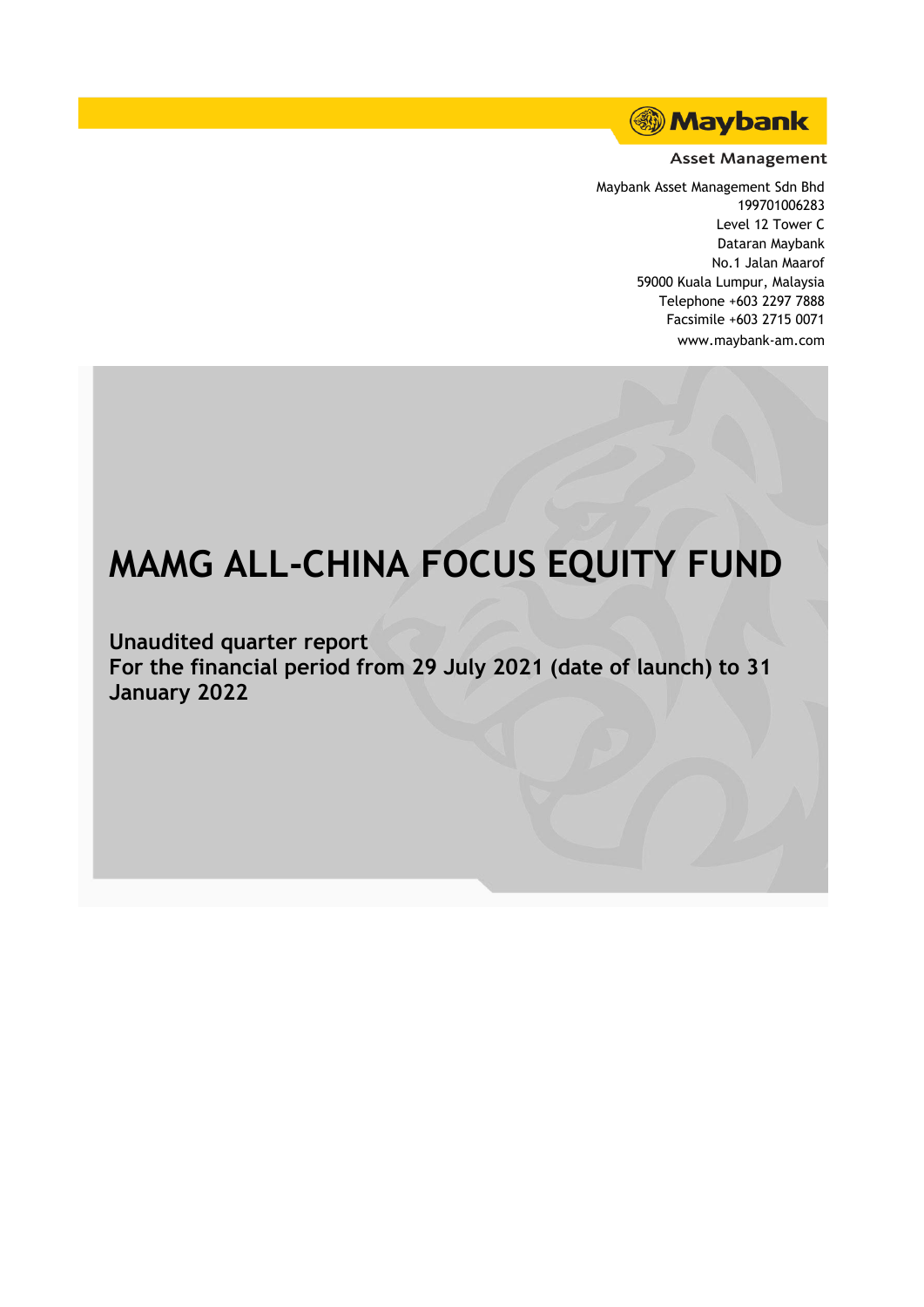# **CORPORATE INFORMATION**

## **MANAGER**

Maybank Asset Management Sdn Bhd (199701006283) (421779-M)

## **BUSINESS OFFICE**

Level 12 Tower C Dataran Maybank No.1 Jalan Maarof 59000 Kuala Lumpur, Malaysia Telephone +603 2297 7888 Facsimile +603 2715 0071 www.maybank-am.com

#### **TRUSTEE**

SCBMB Trustee Berhad (201201021301 (1005793-T)) Level 23, Plaza Equatorial Jalan Sultan Ismail 50250 Kuala Lumpur Telephone +603 7682 9724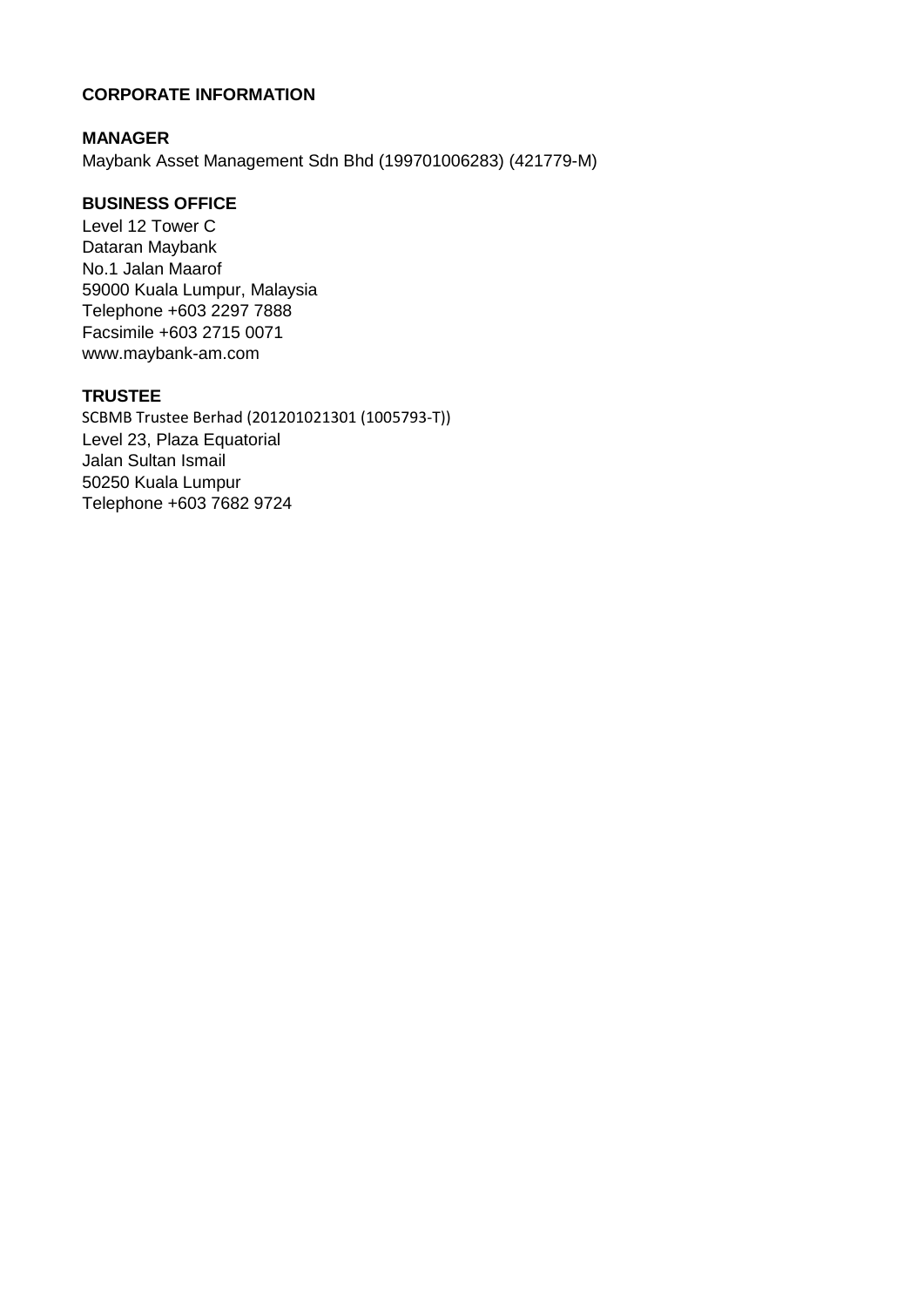| <b>CONTENT</b>                                                           | <b>PAGE</b> |
|--------------------------------------------------------------------------|-------------|
| Manager's report                                                         | $1 - 6$     |
| Unaudited statement of comprehensive income                              |             |
| Unaudited statement of financial position                                | 8           |
| Unaudited statement of changes in net assets attributable to unitholders | 9           |
| Unaudited statement of cash flows                                        | 10          |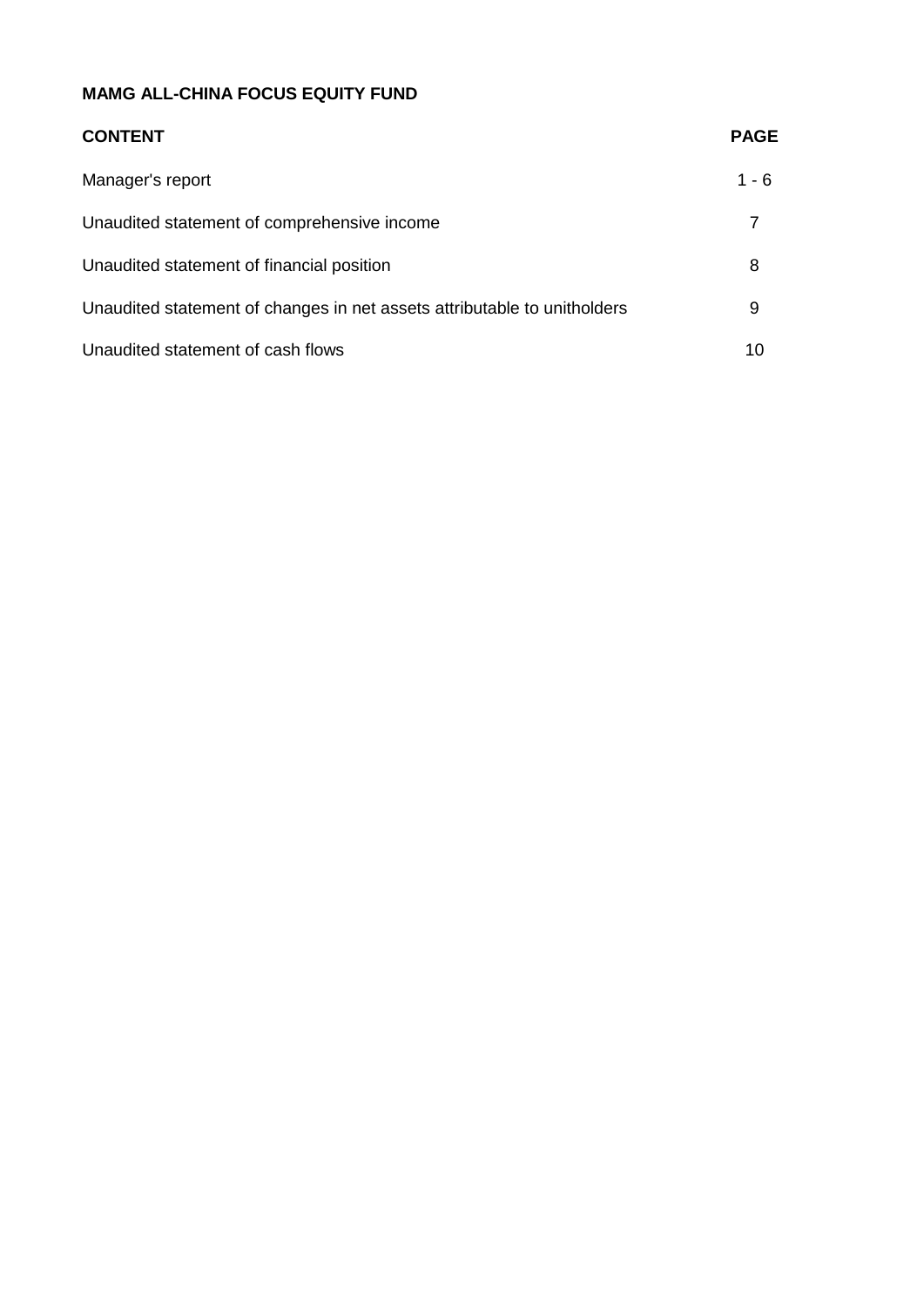# **Manager's report For the financial period from 29 July 2021 (date of launch) to 31 January 2022**

#### **A. Fund's Information**

- **1. Name of the Fund** MAMG All-China Focus Equity Fund (the "Fund")
- **2. Type of fund** Growth
- **3. Category of the Fund** Wholesale Feeder Fund

## **4. Duration of Fund** The Fund is an open-ended fund

- **5. Fund launch date** 29 July 2021
- **6. Fund's investment objective** The Fund aims to maximise investment returns by investing in the Target Fund.

## **7. Fund distribution policy**

Distribution, if any, shall be incidental and at the discretion of the Manager. Distribution, will be made from realised income and/or realised gains of the Fund.

## **8. Fund's performance benchmark**

MSCI China All Shares Index.

Note: The benchmark is the benchmark of the Target Fund to allow for a similar comparison with the performance of the Target Fund. However, the risk profile of the Fund is different from the risk profile of the performance benchmark.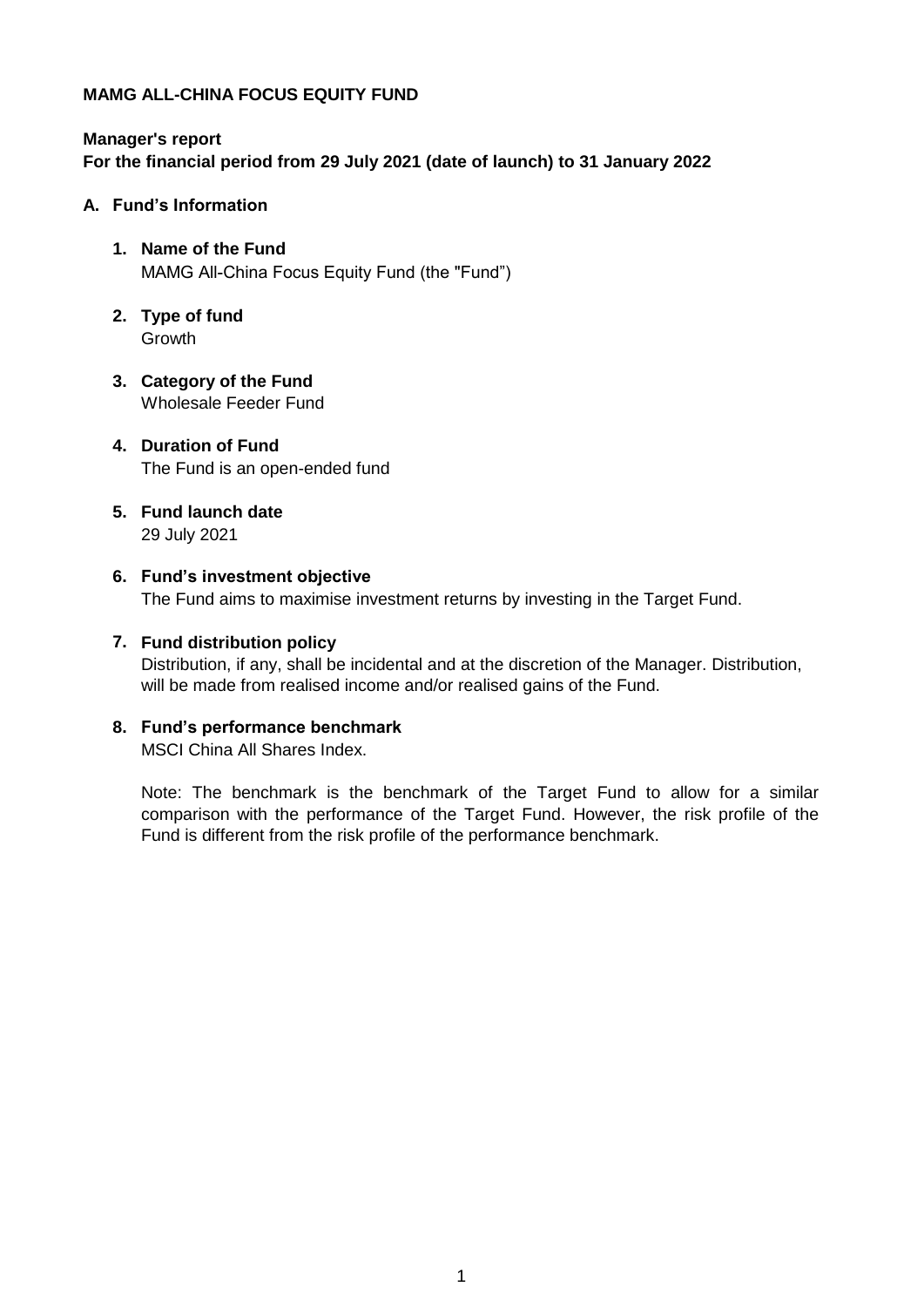#### **Manager's report For the financial period from 29 July 2021 (date of launch) to 31 January 2022 (cont'd)**

#### **A. Fund's Information (cont'd)**

#### **9. Fund's investment policy and principal investment strategy**

The Fund seeks to achieve its investment objective by investing a minimum of 90% of its Net Asset Value ("NAV") in Class USD S Accumulating Unhedged of the Target Fund.

The Target Fund is a sub fund of the Wellington Management Funds (Ireland) plc, an umbrella type open-ended investment company established as a UCITS and domiciled in Ireland.

The Fund will use derivatives such as currency forwards for hedging purposes to manage the currency risk of the Fund's investments and the Classes not denominated in USD. Although the Fund is passively managed, the Manager will ensure proper and efficient management of the Fund so that the Fund is able to meet redemption requests by Unit Holders.

#### **B. Performance Review**

Performance of MAMG All-China Focus Equity Fund - MYR Class for the financial period from 29 July 2021 (date of launch) to 31 January 2022 are as follows:

#### **MYR Class**

| Period                                           | The Fund | <b>Benchmark</b> |
|--------------------------------------------------|----------|------------------|
|                                                  | %        |                  |
| 29 July 2021 (date of launch) to 31 January 2022 | (10.14)  | (12.03)          |

Performance of the MYR Class for the financial period from 29 July 2021 (date of launch) to 31 January 2022:

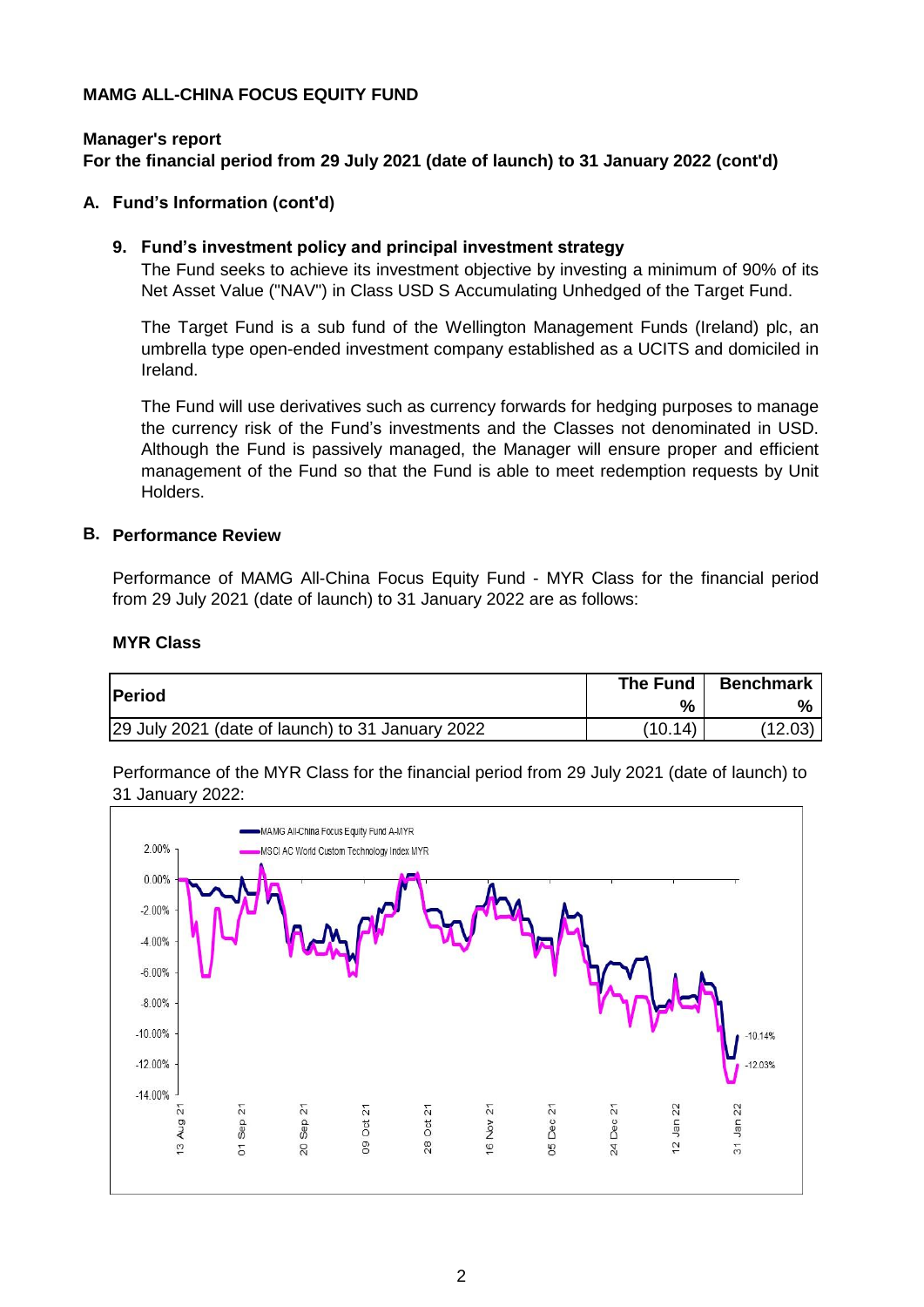## **Manager's report For the financial period from 29 July 2021 (date of launch) to 31 January 2022 (cont'd)**

#### **B. Performance Review**

Performance of MAMG All-China Focus Equity Fund - MYR Hedged Class for the financial period from 29 July 2021 (date of launch) to 31 January 2022 are as follows:

#### **MYR Hedged Class**

| <b>Period</b>                                    | The Fund | <b>Benchmark</b> |
|--------------------------------------------------|----------|------------------|
|                                                  | %        |                  |
| 29 July 2021 (date of launch) to 31 January 2022 | (8.98)   | (10.87           |

Performance of the MYR Hedged Class for the financial period from 29 July 2021 (date of launch) to 31 January 2022:



*Source: Lipper*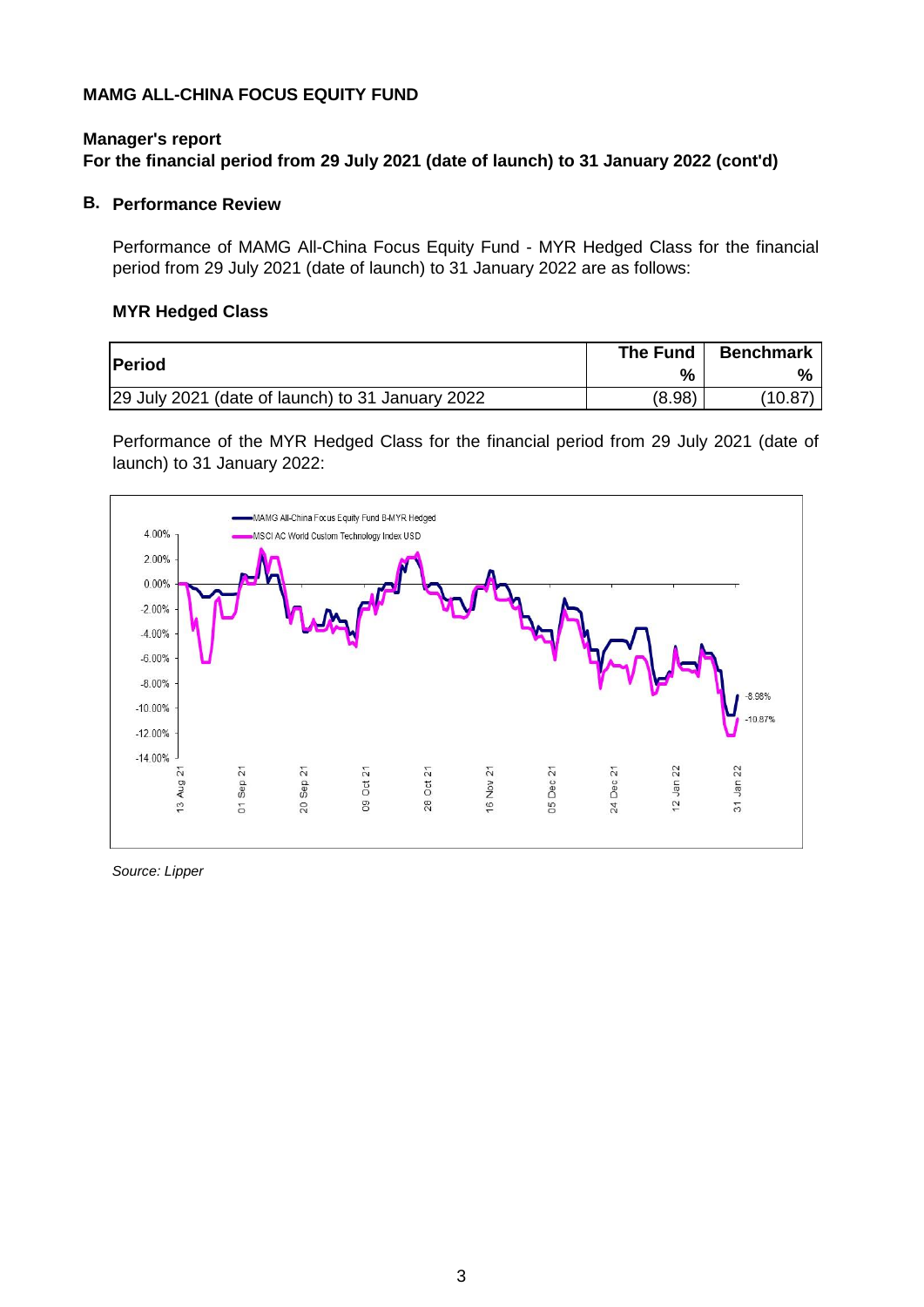## **Manager's report For the financial period from 29 July 2021 (date of launch) to 31 January 2022 (cont'd)**

#### **B. Performance Review**

Performance of MAMG All-China Focus Equity Fund - USD Class for the financial period from 29 July 2021 (date of launch) to 31 January 2022 are as follows:

#### **USD Class**

| lPeriod                                          | The Fund      | <b>Benchmark</b> |
|--------------------------------------------------|---------------|------------------|
|                                                  | $\frac{9}{6}$ |                  |
| 29 July 2021 (date of launch) to 31 January 2022 | (9.26)        | (10.87)          |

Performance of the USD Class for the financial period from 29 July 2021 (date of launch) to 31 January 2022:



*Source: Lipper*

*Investors are reminded that past performance of the Fund is not necessarily indicative of its future performance and that unit prices and investment returns may fluctuate.*

For the quarter under review from 29 July 2021 till 31 January 2022, all three Classes outperformed the benchmark index, however all delivered negative returns. The total return of Fund – Class A (MYR) was down -10.14% vs. the benchmark of -12.03%. Class B (MYR hedged) and Class C (USD) also outperformed the benchmark of -10.87%, where both reported a decline of -8.98% and -9.26%, respectively.

All classes outperformed the benchmark index due to the lack of exposure to real estate, overweight position in information technology and underweight position in consumer discretionary sector. As such, the Fund has met its objective for the quarter under review.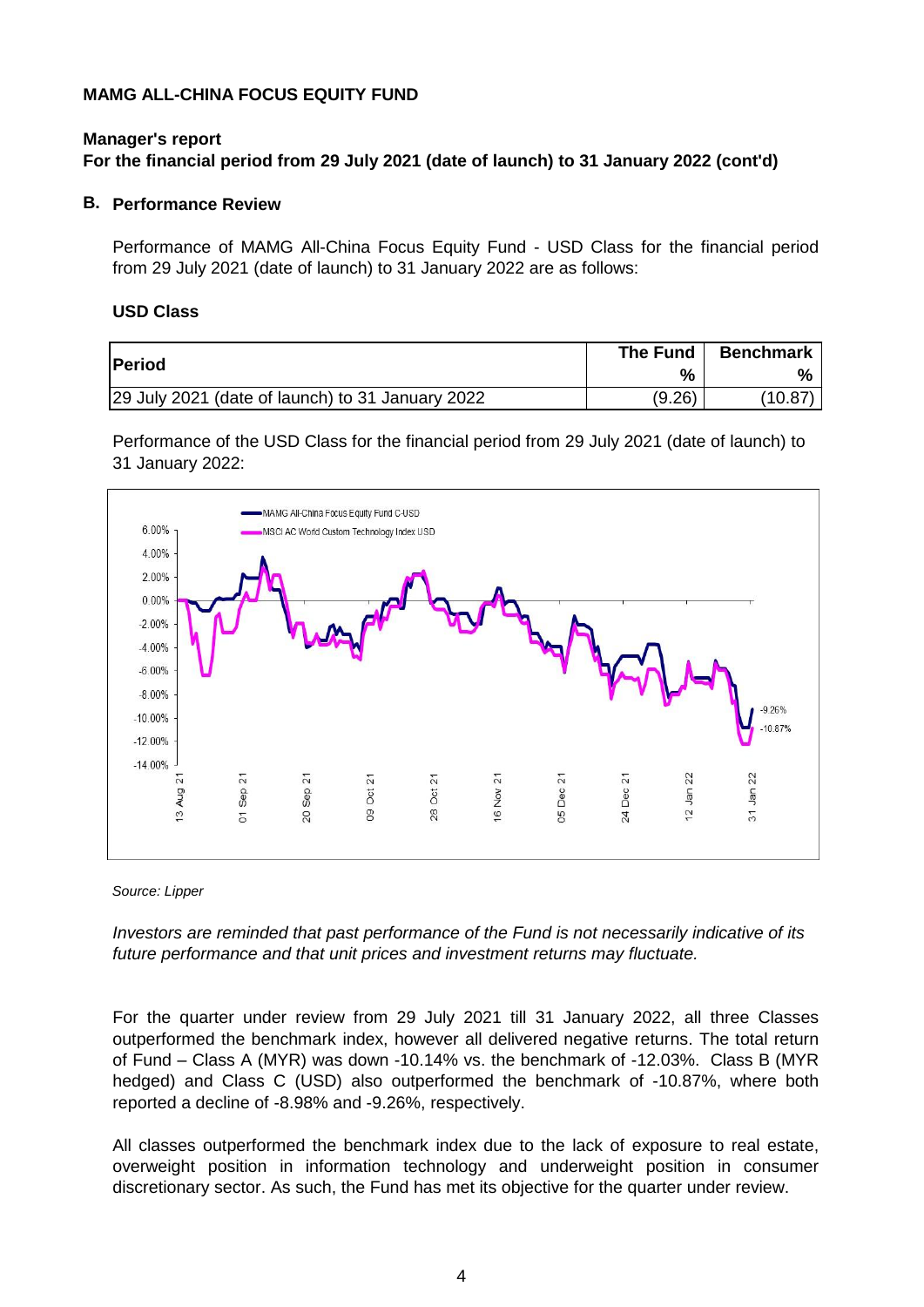#### **Manager's report For the financial period from 29 July 2021 (date of launch) to 31 January 2022 (cont'd)**

#### **C. Market Review**

For the quarter under review, market volatility were centred around stagflation concerns, resurgence of Coronavirus disease 2019 ("Covid-19") infections driven by the Omicron variant and concerns over the solvency of Evergrande, one of China's largest real estate developers, weighed on the near-term market sentiment.

Chinese and Hong Kong equities declined over the quarter driven by market concerns over the spread of Omicron variant and adverse developments in the real estate sector. The recent geopolitical tensions between United States ("US") and China had also dampened the near-term outlook for Chinese equities, given the blacklisting of additional Chinese companies by the Biden administration, and China's hypersonic weapon testing and military activity in the region.

Meanwhile, Hong Kong equities retreated amidst ongoing political tensions stemming from the enforcement of national security and cybersecurity laws that have impacted business sentiment.

#### **D. Market Outlook and Strategies**

In terms of market outlook, while market sentiment has remained weak over the past year for Chinese equities amid the various economic, geopolitical, and regulatory concerns, we continue to believe the longer-term investment case for China remains intact.

We believe China remains to be one of the few major economies entering an easing cycle with valuations across several sectors now retreated to a much healthier and attractive level given the recent sell-off.

Hence, we are looking through near-term volatility and remain committed to our long-term investment horizon and bottom-up fundamental research. The portfolio remains positioned in companies believed to be supported by constructive long-term secular trends and is less exposed to companies that are more reliant on international trade.

In terms of strategy, we have trimmed consumer discretionary and healthcare exposure and rotated into financials and information technology. At the end of the quarter, our largest exposures were information technology and consumer discretionary, while energy and utilities to be the least exposed sector.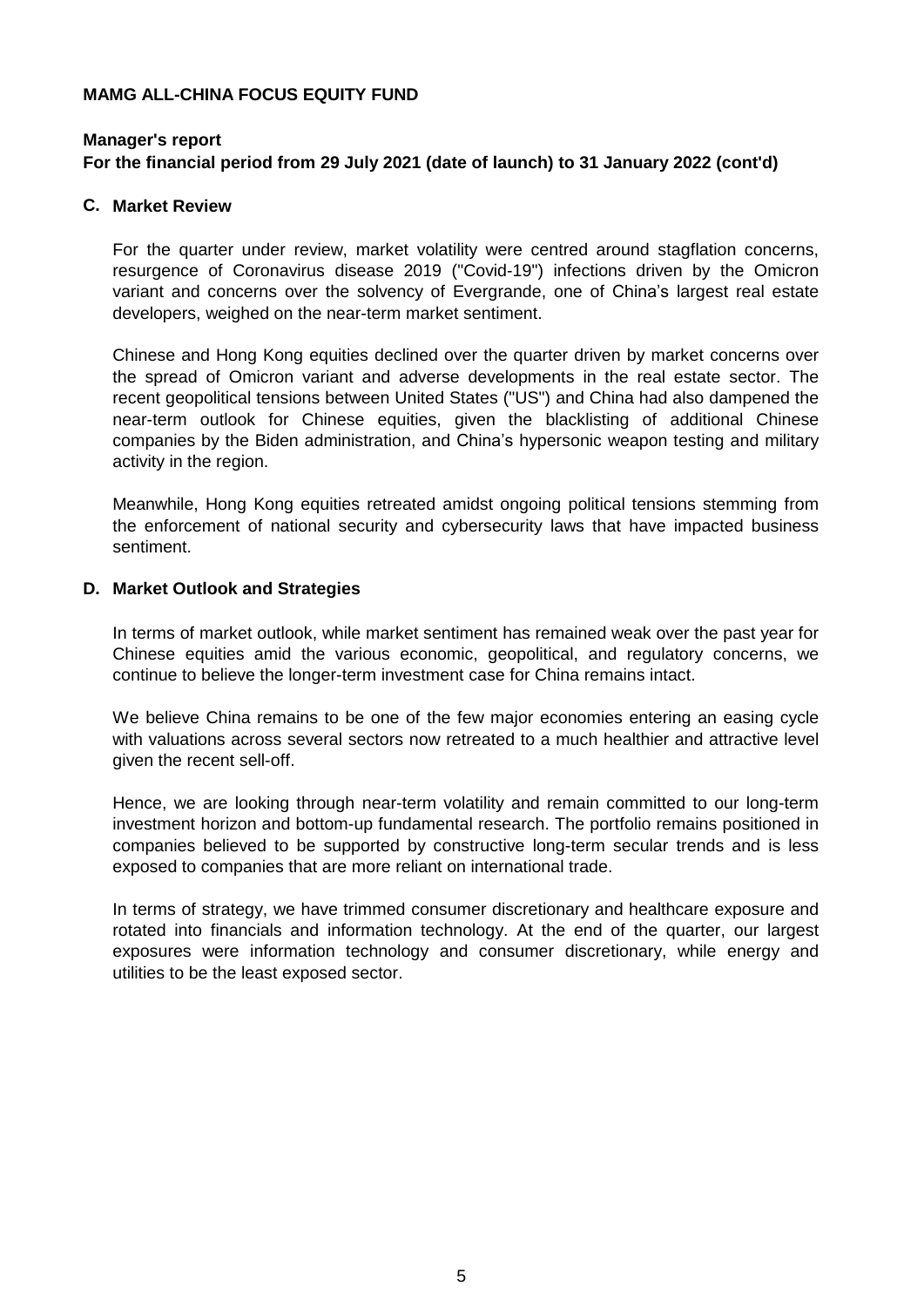## **Manager's report**

## **For the financial period from 29 July 2021 (date of launch) to 31 January 2022 (cont'd)**

#### **E. Soft Commissions and Rebates**

The Manager and its delegates will not retain any form of rebate or soft commission from or otherwise share in any commission with any broker in consideration for directing dealings in the investments of the Fund unless the soft commission received is retained in the form of goods and services such as financial wire services and stock quotations system incidental to investment management of the Fund. All dealings with brokers are executed on best available terms.

During the financial period under review, the Manager and its delegates did not receive any rebates from the brokers or dealers but have retained soft commissions in the form of goods and services such as research materials and advisory services that assist in decision making process relating to the investment of the Fund (i.e.research materials data and quotation services, computer hardware and software incidental to the investment management of the Fund and investment advisory services) which were of demonstrable benefits to the unitholders.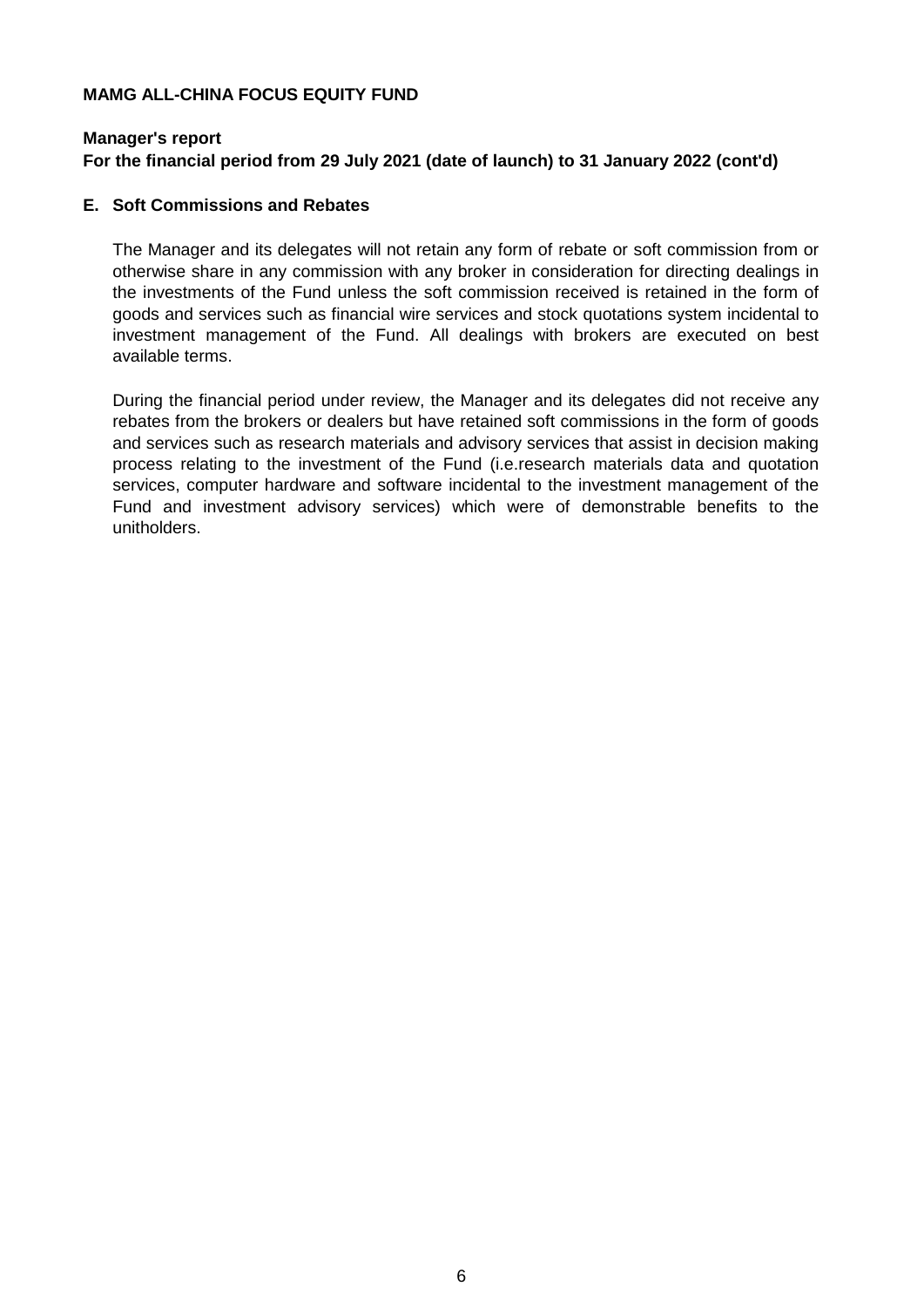## **UNAUDITED STATEMENT OF COMPREHENSIVE INCOME FOR THE FINANCIAL PERIOD FROM 29 JULY 2021 (DATE OF LAUNCH) TO 31 JANUARY 2022**

|                                                         | 29.07.2021  |
|---------------------------------------------------------|-------------|
|                                                         | to          |
|                                                         | 31.01.2022  |
|                                                         | <b>USD</b>  |
| <b>INVESTMENT LOSS</b>                                  |             |
| Interest income                                         | 11,374      |
| Net loss from financial assets at fair value            |             |
| through profit or loss ("FVTPL"):                       |             |
| - Realised gain                                         | 4,514       |
| - Unrealised loss                                       | (2,471,133) |
| Net loss on foreign exchange and derivatives            | (8,938)     |
|                                                         | (2,464,183) |
| <b>EXPENSES</b>                                         |             |
| Manager's fee                                           | 95,211      |
| Trustee's fee                                           | 2,240       |
| Auditors' remuneration                                  | 1,106       |
| Tax agent's fee                                         | 387         |
| Administrative expenses                                 | 427         |
|                                                         | 99,371      |
| Net results before taxation                             | (2,563,554) |
| Taxation                                                |             |
| Net results after taxation, and total comprehensive     |             |
| loss for the financial period                           | (2,563,554) |
| Net results after taxation is made up of the following: |             |
| Net realised loss                                       | (92, 421)   |
| Net unrealised loss                                     | (2,471,133) |
|                                                         | (2,563,554) |
|                                                         |             |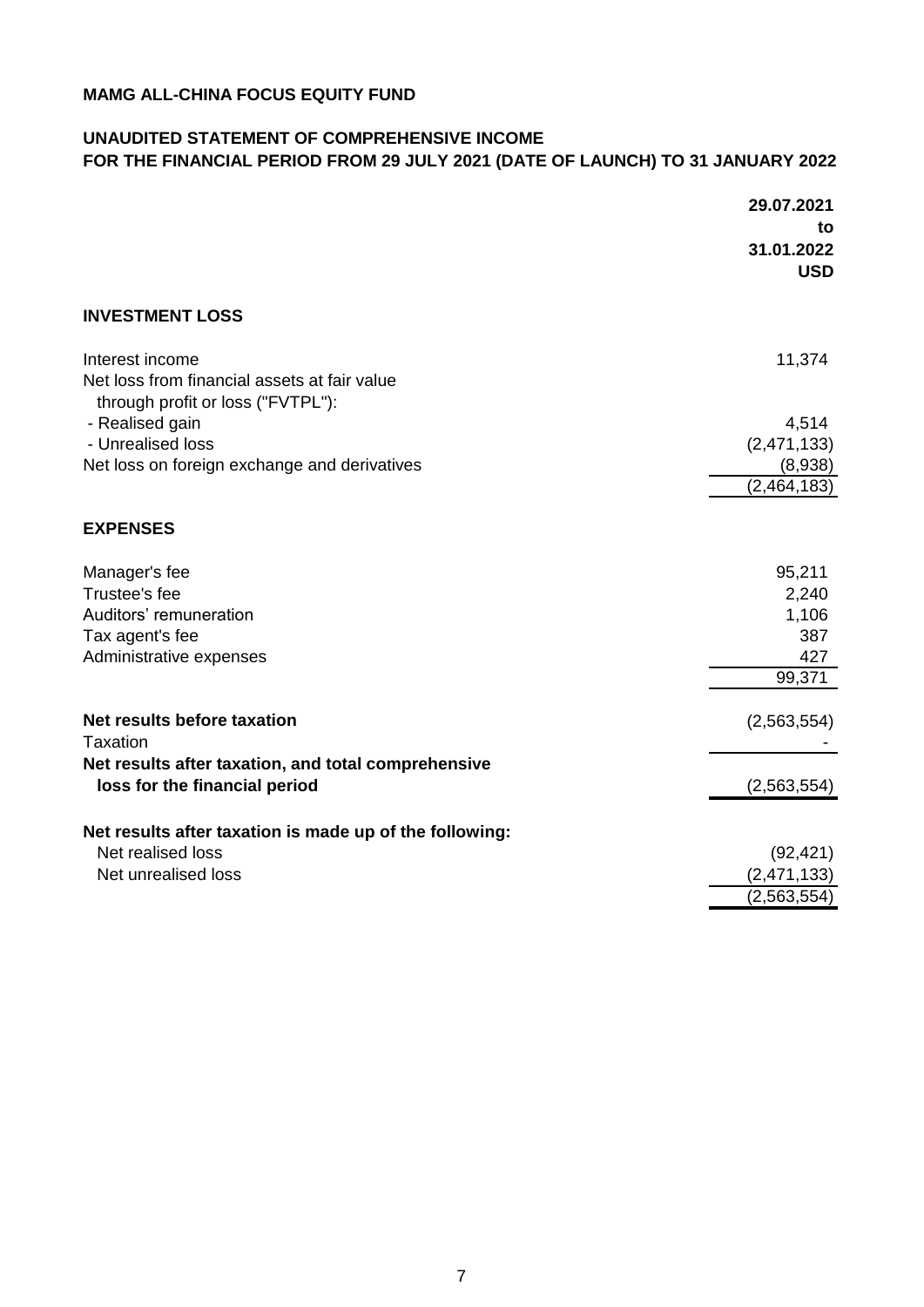## **UNAUDITED STATEMENT OF FINANCIAL POSITION AS AT 31 JANUARY 2022**

|                                                                                                                                                             | 31.01.2022<br><b>USD</b>                              |
|-------------------------------------------------------------------------------------------------------------------------------------------------------------|-------------------------------------------------------|
| <b>ASSETS</b>                                                                                                                                               |                                                       |
| Financial assets at FVTPL<br>Deposit with a financial institution<br>Derivative assets<br>Interest receivable                                               | 28,868,381<br>1,384,110<br>152,485<br>66              |
| Amount due from Manager<br>Cash at bank                                                                                                                     | 203,188<br>722,334                                    |
| <b>TOTAL ASSETS</b>                                                                                                                                         | 31,330,564                                            |
| <b>LIABILITIES</b>                                                                                                                                          |                                                       |
| Derivative liabilities<br>Amount due to Manager<br>Amount due to Trustee<br>Amount due to broker<br>Other payables and accruals                             | 8,197<br>164,222<br>527<br>180,000<br>1,489           |
| TOTAL LIABILITIES (EXCLUDING NET ASSETS<br><b>ATTRIBUTABLE TO UNITHOLDERS)</b><br>NET ASSET VALUE ("NAV") OF THE FUND<br><b>ATTRIBUTABLE TO UNITHOLDERS</b> | 354,435<br>30,976,129                                 |
| <b>NET ASSETS ATTRIBUTABLE TO UNITHOLDERS</b><br>OF THE FUND COMPRISE:                                                                                      |                                                       |
| Unitholders' contribution<br><b>Accumulated losses</b>                                                                                                      | 33,539,683<br>(2,563,554)<br>30,976,129               |
| <b>NET ASSET VALUE</b>                                                                                                                                      |                                                       |
| - MYR Class<br>- MYR (Hedged) Class<br>- USD Class                                                                                                          | 7,470,302<br>22,577,626<br>928,201<br>30,976,129      |
| <b>NUMBER OF UNITS IN CIRCULATION (UNIT)</b>                                                                                                                |                                                       |
| - MYR Class<br>- MYR (Hedged) Class<br>- USD Class                                                                                                          | 69,623,609<br>207,725,947<br>2,045,679<br>279,395,235 |
| <b>NAV PER UNIT</b>                                                                                                                                         |                                                       |
| - MYR Class<br>- MYR (Hedged) Class<br>- USD Class                                                                                                          | MYR 0.4493<br>MYR 0.4551<br>USD 0.4537                |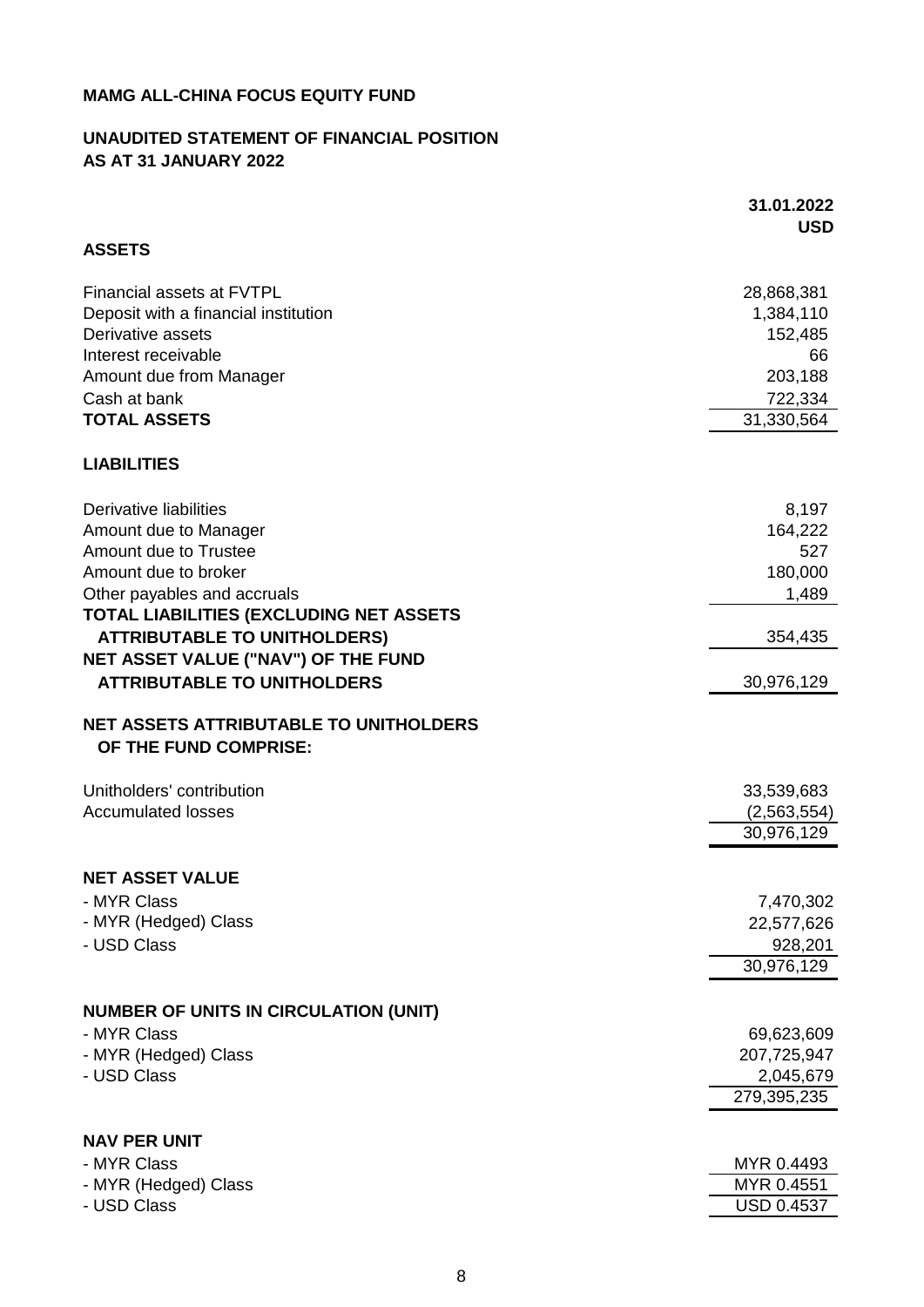## **UNAUDITED STATEMENT OF CHANGES IN EQUITY FOR THE FINANCIAL PERIOD FROM 29 JULY 2021 (DATE OF LAUNCH) TO 31 JANUARY 2022**

|                                  | Unitholders'<br>contribution<br><b>USD</b> | <b>Accumulated</b><br><b>losses</b><br><b>USD</b> | <b>Net assets</b><br>attributable to<br>unitholders<br><b>USD</b> |
|----------------------------------|--------------------------------------------|---------------------------------------------------|-------------------------------------------------------------------|
| At 29 July 2021 (date of launch) |                                            |                                                   |                                                                   |
| Total comprehensive loss         |                                            |                                                   |                                                                   |
| for the financial period         |                                            | (2,563,554)                                       | (2,563,554)                                                       |
| Creation of units                | 35,749,425                                 |                                                   | 35,749,425                                                        |
| Cancellation of units            | (2,209,742)                                |                                                   | (2,209,742)                                                       |
| At 31 January 2022               | 33,539,683                                 | (2,563,554)                                       | 30,976,129                                                        |